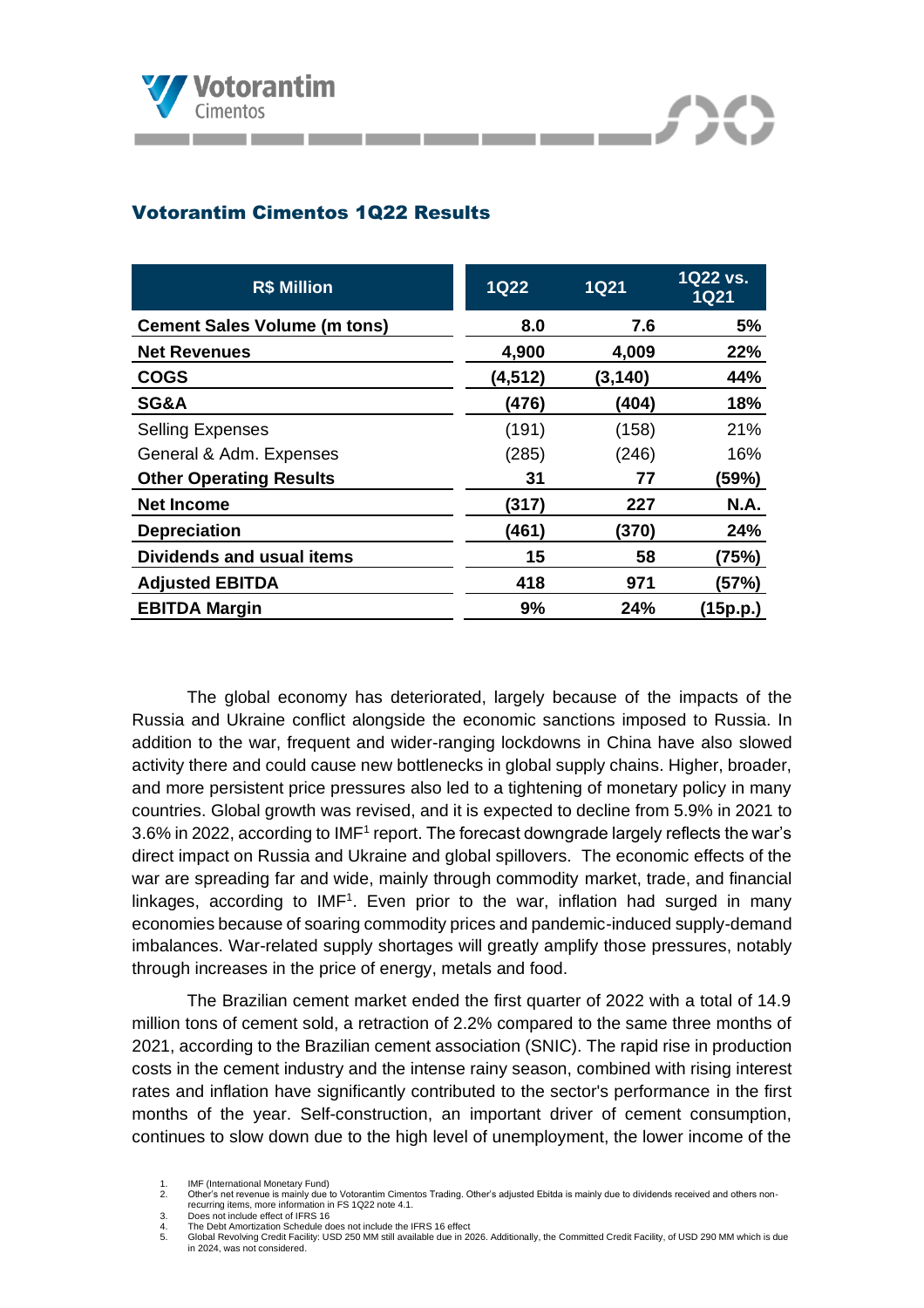

population, according to *Instituto Brasileiro de Geografia e Estatística* (IBGE) - recorded the lowest value since 2012 - and the growing indebtedness of families, which reached 51.9%, according to *Confederação Nacional do Comércio (CNC)*, the highest value of the entire historical series started in 2005. According to SNIC, the industry's ambition in 2022 is to maintain the sector's sustainability in the face of a terribly pressured environment. Adding to uncertainty scenario that the country was already experiencing, as high inflation, slow recovery of the labor market and high household indebtedness; the uncertainty increased regarding the impacts of the Russia-Ukraine conflict, especially on cost inflation, casting doubts on the continuity of the recovery seen in the past years.

The cement market in North America declined in Q1 2022 when compared to the same period last year, mainly due to more severe winter weather conditions in the early months of the year, following a milder than normal winter in 2021. 2022 US economic growth was revised down from 4.0% to 3.3% in the last IMF<sup>1</sup> report reflecting a faster withdrawal of monetary support versus previous projections, and also reflecting disruption resulting from the war in Ukraine. In Canada and the United States, markets faced the highest inflation levels since the 1980s. The Canadian Central Bank raised its key policy rate by 50 basis points (bps) in April, to 1.0% from 0.5%, and indicated that another 50 bps increase is being considered in order to control inflation. Countries around the world are grappling with high inflation - Canada and United States are not an exception - amid surging demand and supply chain bottlenecks. As it relates to the cement industry, Biden's infrastructure bill continues to move through the approval process although it is not expected to begin to have an impact on the industry until late in 2022, although more likely in 2023. Overall, the economic picture remains stable for the sector as market tightness is expected to continue, even though global events, US midterm elections, a potential tighter monetary policy and price increases are creating an uncertain scenario. For 2022, the Portland Cement Association (PCA) is forecasting cement growth of 1.2% in the US (PCA Spring Forecast Cement Outlook), down from its fall 2021 forecast.

In Spain, cement consumption increased 3.4% in first quarter of 2022, comparing to the same period of 2021, according to the country's cement association, Oficemen (*Agrupación de fabricaciones de cemento de España*). The first two months of 2022 faced a relevant advance in sales and the snowing season was milder compared to the same period of 2021. This result was impacted by the stoppage of transport that the country faced in the second half of March, although, nowadays, the supply chain to and from factories is operating normally. The transport strike made impossible, in some cases, the arrival of raw materials, as well as the subsequent distribution of cement to the concrete plants and to the constructions, according to Oficemen. The country, as well as most countries, continue to face a challenging scenario with the production cost problem due to the inflation in energy costs. Despite the not foreseeable scenario, the country's cement association is still positive in continue to exceed, in absolute values, the barrier of 15 million tons this year.

<sup>1.</sup> **IMF (International Monetary Fund)**<br>2 Other's net revenue is mainly due

<sup>2.</sup> Other's net revenue is mainly due to Votorantim Cimentos Trading. Other's adjusted Ebitda is mainly due to dividends received and others nonrecurring items, more information in FS 1Q22 note 4.1. 3. Does not include effect of IFRS 16

<sup>4.</sup> Does not include effect of IFRS 16<br>4. The Debt Amortization Schedule does not include the IFRS 16 effect<br>5. Global Revolving Credit Facility: USD 250 MM still available due in 2

<sup>5.</sup> Global Revolving Credit Facility: USD 250 MM still available due in 2026. Additionally, the Committed Credit Facility, of USD 290 MM which is due in 2024, was not considered.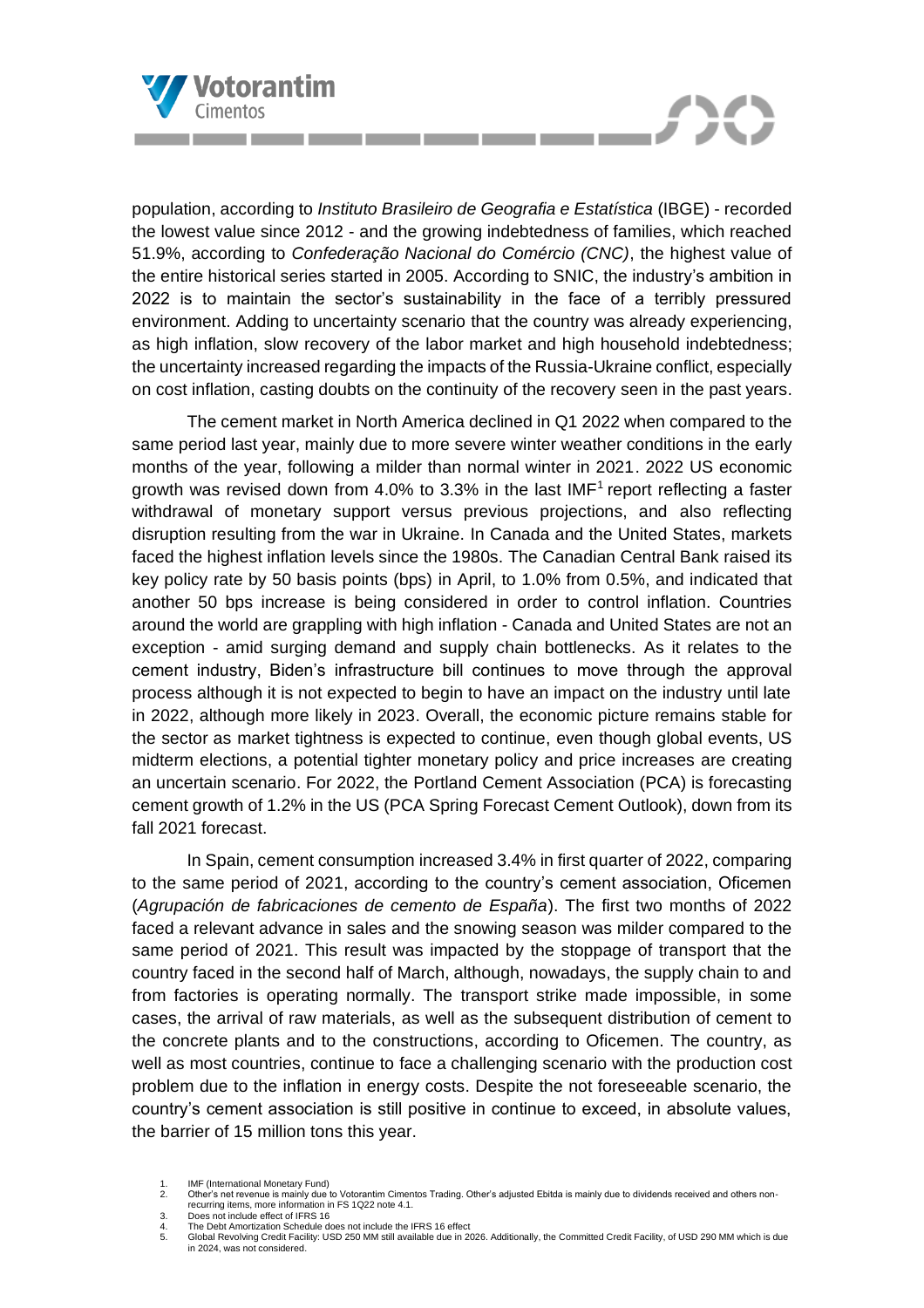

In Turkey, and according to Turkish cement manufacturer's association, the cement consumption is in a challenging moment in Turkey, as other sectors. Even with the better market dynamic in cement consumption of last year, the country is still facing a challenging macroeconomic scenario which is adding pressure to the currency devaluation, and a stronger than usual winter season that negatively impacted the cement market in the first quarter 2022. Turkey's annual consumer inflation jumped to a new two-decade high of 61.1% in March, fueled by the commodity crisis of Russia - Ukraine war.

In Morocco, according to *L'Association Professionnelle des Cimentiers* (APC), in the first three months of 2022 market sales were slightly positive with a growth of 1% compared to the same period of 2021. Despite the solid market, the country is also being negatively impacted by commodities price increases, started with the supply bottleneck due to Covid-19 and worsened by Russia and Ukraine war. The economy growth forecast was reviewed from 3% to 1.1% in 2022, according to IMF<sup>1</sup>'s April 2022 report, due to the impact of the recover from the pandemic as well as the consequences of the Russia - Ukraine war on global energy prices.

In Tunisia, cement consumption in 1Q22 decreased 15% YoY, according to *Chambre Nationale des Producteurs de Ciment* (CNPC). Tunisia is facing a challenging outlook with increase in inflation and unemployment, and political instability; the country is in discussion with  $IMF<sup>1</sup>$  for a support program. The economy is forecasted to expand 2.2% in 2022, according to IMF<sup>1</sup>'s April 2022 report.

In Bolivia, cement consumption had a positive trend in the beginning of the year in the regions that Votorantim Cimentos operates. The last IMF<sup>1</sup> report projects GDP increase of 3.8% in 2022.

In Uruguay, according to the country's cement association, *Camara de Industrias del Uruguay* (CIU), sales decreased 6% in 1Q22 comparing to 1Q21 due to heavy rainy season in January. The April report of  $IMF<sup>1</sup>$  estimates that GDP of Uruguay should increase by 3.9% in 2022.

In Argentina, cement market dynamics continued positive during the first quarter of 2022, with strong sales volumes. In 1Q22, cement consumption increased 7% comparing to of the same period of 2021, according to Associación de Fabricantes de Cemento Portland (AFCP). The Association maintains its forecast of a stable scenario for the cement consumption in 2022.

1. **IMF (International Monetary Fund)**<br>2 Other's net revenue is mainly due to

recurring items, more information in FS 1Q22 note 4.1. 3. Does not include effect of IFRS 16

<sup>2.</sup> Other's net revenue is mainly due to Votorantim Cimentos Trading. Other's adjusted Ebitda is mainly due to dividends received and others non-

<sup>4.</sup> The Debt Amortization Schedule does not include the IFRS 16 effect<br>5. Global Revolving Credit Facility: USD 250 MM still available due in 2

<sup>5.</sup> Global Revolving Credit Facility: USD 250 MM still available due in 2026. Additionally, the Committed Credit Facility, of USD 290 MM which is due in 2024, was not considered.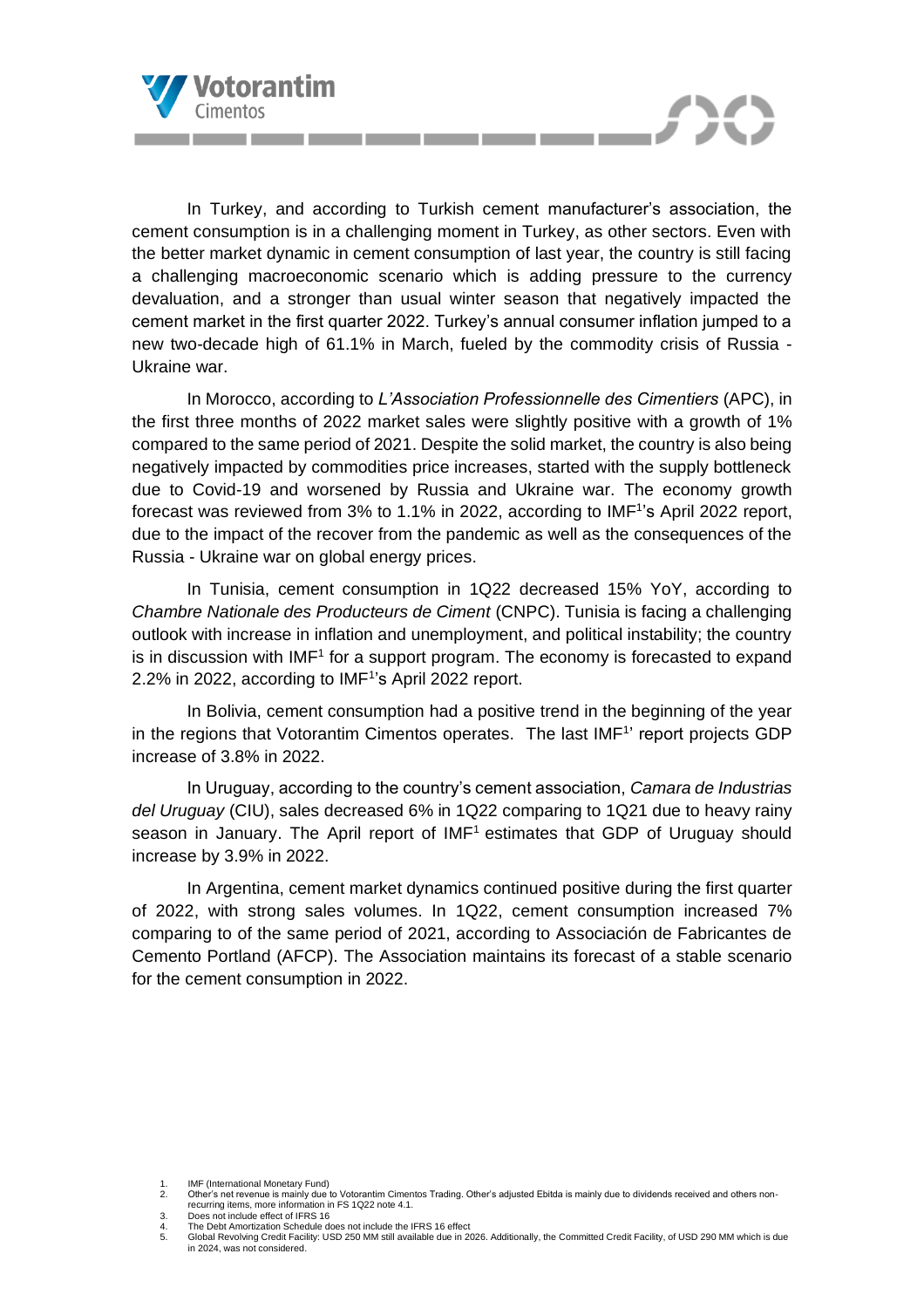

## 1 Net Revenues

| <b>Net Revenues (R\$ Million)</b> | <b>1Q22</b> | <b>1Q21</b> | 1Q21 vs.<br><b>1Q20</b> |
|-----------------------------------|-------------|-------------|-------------------------|
| <b>VCBR</b>                       | 2,670       | 2,211       | 21%                     |
| <b>VCNA</b>                       | 1,010       | 815         | 24%                     |
| <b>VCEAA</b>                      | 697         | 634         | 10%                     |
| <b>VCLATAM</b>                    | 189         | 228         | (17%)                   |
| Others $2$                        | 334         | 122         | 173%                    |
| <b>Consolidated</b>               | 4,900       | 4,009       | 22%                     |

and the company of the

Consolidated net revenues totaled R\$4.9 billion in 1Q22, a 22% increase when compared to 1Q21, mainly explained by favorable price dynamic especially in Brazil, North America and Europe, Asia and Africa, and positive impact of the volumes added by the business acquisitions completed in 2021.

VCBR's net revenues increased by 21%, from R\$2.2 billion in 1Q21 to R\$2.7 billion in 1Q22, mainly due to increase in volumes and a double-digit growth in prices despite a challenging macroeconomic scenario and a strong comparison base to first quarter of last year.

In VCNA, net revenues reached R\$1 billion, a 24% increase YoY, mainly due to the addition of McInnis, Superior and Valley View acquisitions' volumes, as well as from solid market dynamics in Canada and US supporting prices.

In the Europe, Asia and Africa cluster (VCEAA), net revenues increased by 10% YoY in 1Q22 reaching R\$697 million due to the increase in organic volumes in almost all countries of the cluster, the addition of Balboa's volumes and better prices in Turkey and Morocco.

VCLatam's net revenues decreased by 17% compared to 1Q21, from R\$228 million to R\$189 million, mainly due to a worst market dynamic in Uruguay after a new entrant since the 2Q21. However, the negative impact in Uruguayan market is partially offset by Bolivian market that is in a positive trend since last year, with better volumes and prices, despite the macroeconomics challenges.

### 2 COGS and SG&A

Consolidated COGS increased by 44% in 1Q22 when compared to 1Q21, reaching R\$4.5 billion, mostly explained by cost pressure, higher sales volumes and timing in maintenance – especially in VCBR and VCNA. There is a cost pressure due to commodity crises as consequence of Covid-19 pandemic slow down and worsened by

<sup>1.</sup> **IMF (International Monetary Fund)**<br>2 Other's net revenue is mainly due to

<sup>2.</sup> Other's net revenue is mainly due to Votorantim Cimentos Trading. Other's adjusted Ebitda is mainly due to dividends received and others nonrecurring items, more information in FS 1Q22 note 4.1. 3. Does not include effect of IFRS 16

<sup>4.</sup> The Debt Amortization Schedule does not include the IFRS 16 effect<br>5. Global Revolving Credit Facility: USD 250 MM still available due in 2 5. Global Revolving Credit Facility: USD 250 MM still available due in 2026. Additionally, the Committed Credit Facility, of USD 290 MM which is due in 2024, was not considered.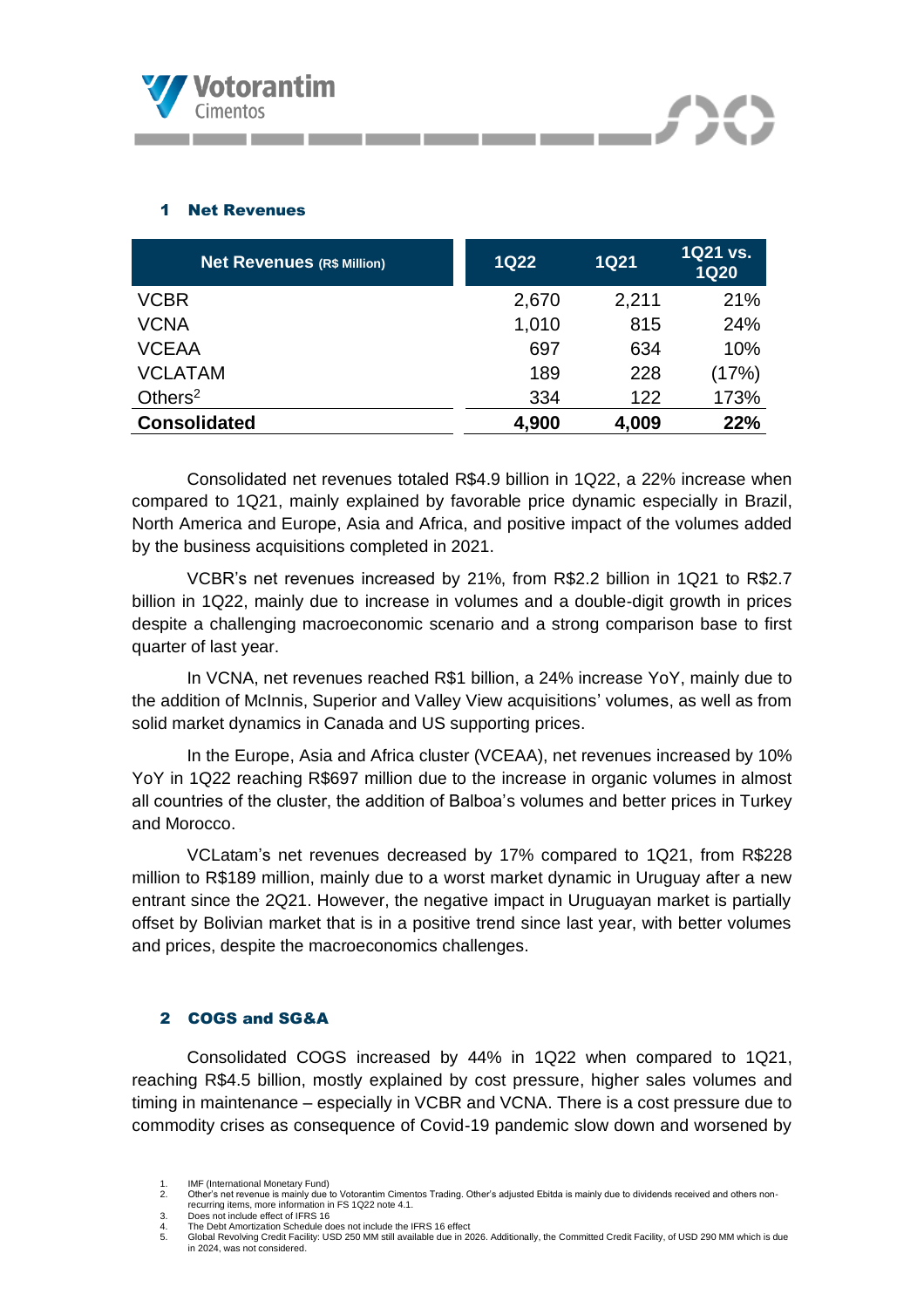

the Ukraine – Russia war. All our operations are being impacted, particularly in raw material, fuel and power. The increase in COGS was partially mitigated by the FX devaluation in the period.

Consolidated SG&A totaled R\$476 million in 1Q22, 18% higher than 1Q21, mostly explained by higher personnel expenses, due to inflation impact and consolidation of the recent acquisitions that wasn't in the base of 1Q21. The result was partially mitigated by the FX devaluation in the period.

| Adj EBITDA (R\$ Million)   | <b>1Q22</b> | <b>1Q21</b> | 1Q22 vs.<br><b>1Q21</b> |
|----------------------------|-------------|-------------|-------------------------|
| <b>VCBR</b>                | 359         | 595         | (40%)                   |
| <b>VCNA</b>                | (121)       | 10          | N.A.                    |
| <b>VCEAA</b>               | 133         | 247         | (46%)                   |
| <b>VCLATAM</b>             | 34          | 69          | (50%)                   |
| Others $2$                 | 13          | 50          | (75%)                   |
| <b>Consolidated result</b> | 418         | 971         | (57%)                   |

# 3 Adjusted EBITDA

Consolidated adjusted EBITDA reached R\$418 million in 1Q22, 57% lower when compared to 1Q21. In a like-for-like basis ad excluding non-recurring items which positively affected 1Q21, the adjusted EBITDA would have decreased 50%. Consolidated adjusted EBITDA decrease is mainly related to the inflation impacts on the cost side, the FX appreciation, and a strong base of comparison in 1Q21.

In 1Q22, VCBR presented an adjusted EBITDA of R\$359 million, a 40% decreased explained mostly by the cost pressure faced due to higher commodities prices and local inflation which were partially mitigated by the stable demand and strong prices. Additionally, in 1Q21 there was a one-off gain related to energy recognition which positively impacted the results.

VCNA's adjusted EBITDA was negative R\$121 million in 1Q22 versus R\$10 million positive in 1Q21. This decrease is due to the impacts of winter weather conditions in the first months of the year versus the same period in 2021 where mild winter conditions contributed to stronger results. Higher volumes were not enough to offset the negative impact of the weather conditions in the cluster.

VCEAA's adjusted EBITDA decreased 46% YoY, amounting to R\$133 million. Volumes increased in almost all countries of the cluster and the prices remained solid, however those market dynamics were not able to mitigate the pressure on higher costs

<sup>1.</sup> **IMF (International Monetary Fund)**<br>2 Other's net revenue is mainly due to

<sup>2.</sup> Other's net revenue is mainly due to Votorantim Cimentos Trading. Other's adjusted Ebitda is mainly due to dividends received and others nonrecurring items, more information in FS 1Q22 note 4.1. 3. Does not include effect of IFRS 16

<sup>4.</sup> The Debt Amortization Schedule does not include the IFRS 16 effect<br>5. Global Revolving Credit Facility: USD 250 MM still available due in 2

<sup>5.</sup> Global Revolving Credit Facility: USD 250 MM still available due in 2026. Additionally, the Committed Credit Facility, of USD 290 MM which is due in 2024, was not considered.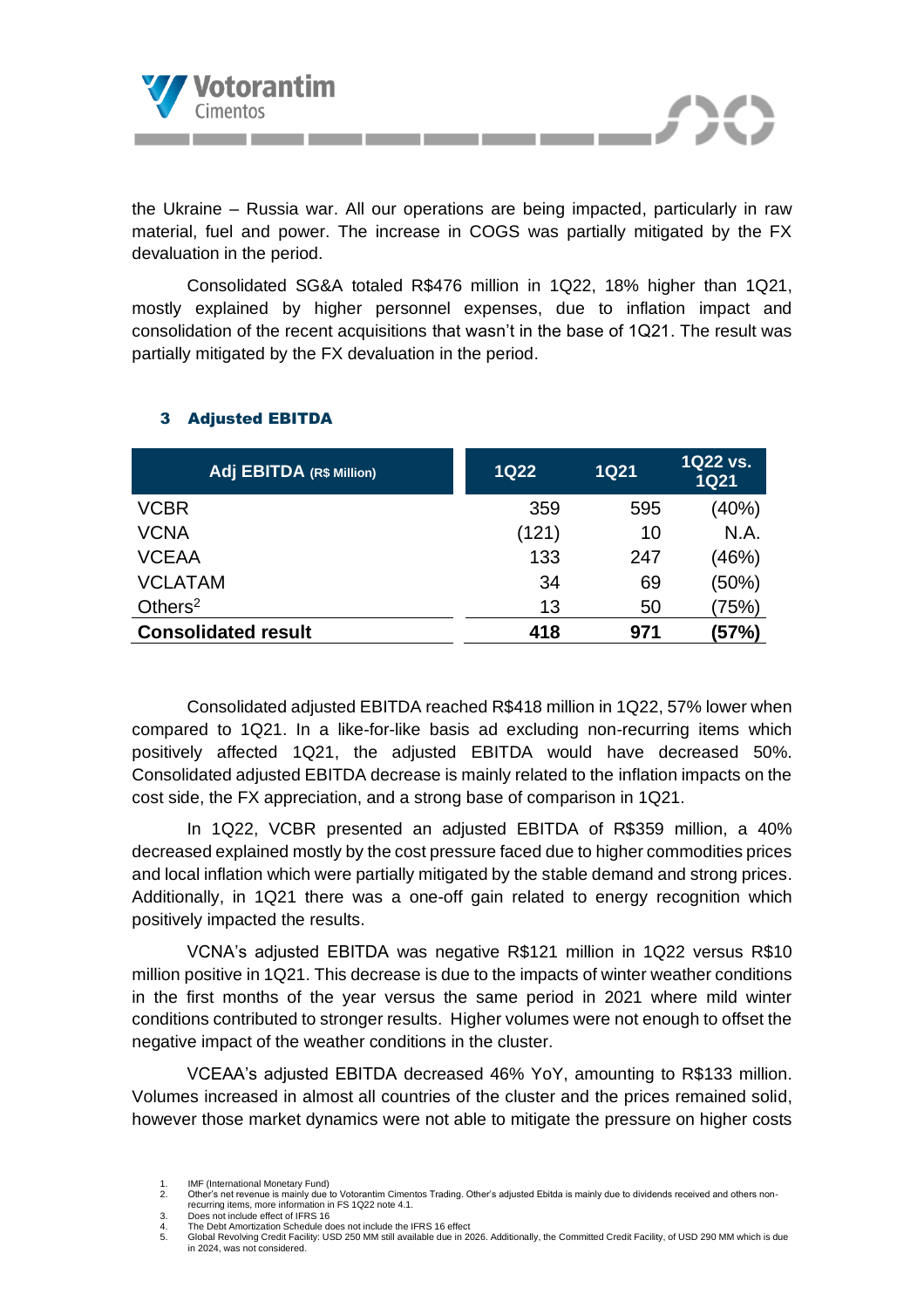

(mainly in petcoke and power) and the impact of the truck strike in Spain in mid-March. Additionally, in 1Q21 VCEAA' adjusted EBITDA were positively impact by an one-off related to a land sale in Turkey. In a like for like basis, the decrease would be 23%, 1Q22 versus 1Q21.

VCLatam adjusted EBITDA decreased by 50%, from R\$69 million to R\$34 million, in 1Q22. The market dynamic in Uruguay has worsened with a new entrant in the local market and the BRL appreciation are the main reasons of this lower result. Additionally, the negative impact was partially offset by the positive market dynamic in Bolivia.

| <b>Net Income/Loss (R\$ Million)</b> | <b>1Q22</b> | <b>1Q21</b> | 1Q22 vs.<br><b>1Q21</b> |
|--------------------------------------|-------------|-------------|-------------------------|
| <b>Adjusted EBITDA</b>               | 418         | 971         | (57%)                   |
| Depreciation                         | (461)       | (370)       | 24%                     |
| <b>Results from investees</b>        | 29          | 36          | (19%)                   |
| <b>Financial Results, net</b>        | (291)       | (292)       | 0%                      |
| Income tax and social contribution   | 3           | (60)        | N.A.                    |
| Other                                | (15)        | (58)        | 75%                     |
| <b>Net Income</b>                    | (317)       | 227         | (230%)                  |

# 4 Net Income/Loss

Net income results were a loss of R\$ 317 million in 1Q22, versus a positive result of R\$ 227 million in the same period of last year. The result of net income in 1Q22 is mostly explained by the negative impact of the operational result in the quarter.

Depreciation increased 24% compared to 1Q21, reaching the amount of R\$ 461 million in 1Q22 explained by the inclusion of the recently acquired businesses, which was partially mitigated by the BRL appreciation in the period.

Financial results totaled a loss of R\$ 291 million in 1Q22 compared to R\$ -292 million in 1Q21, mainly due to BRL appreciation in the period, partially offset by the higher interest rate expenses in all clusters, and the financial impact of the liability management in the first quarter of 2022.

- 
- 4. Does not include effect of IFRS 16<br>4. The Debt Amortization Schedule does not include the IFRS 16 effect<br>5. Global Revolving Credit Facility: USD 250 MM still available due in 2

<sup>2.</sup> Other's net revenue is mainly due to Votorantim Cimentos Trading. Other's adjusted Ebitda is mainly due to dividends received and others nonrecurring items, more information in FS 1Q22 note 4.1. 3. Does not include effect of IFRS 16

<sup>5.</sup> Global Revolving Credit Facility: USD 250 MM still available due in 2026. Additionally, the Committed Credit Facility, of USD 290 MM which is due in 2024, was not considered.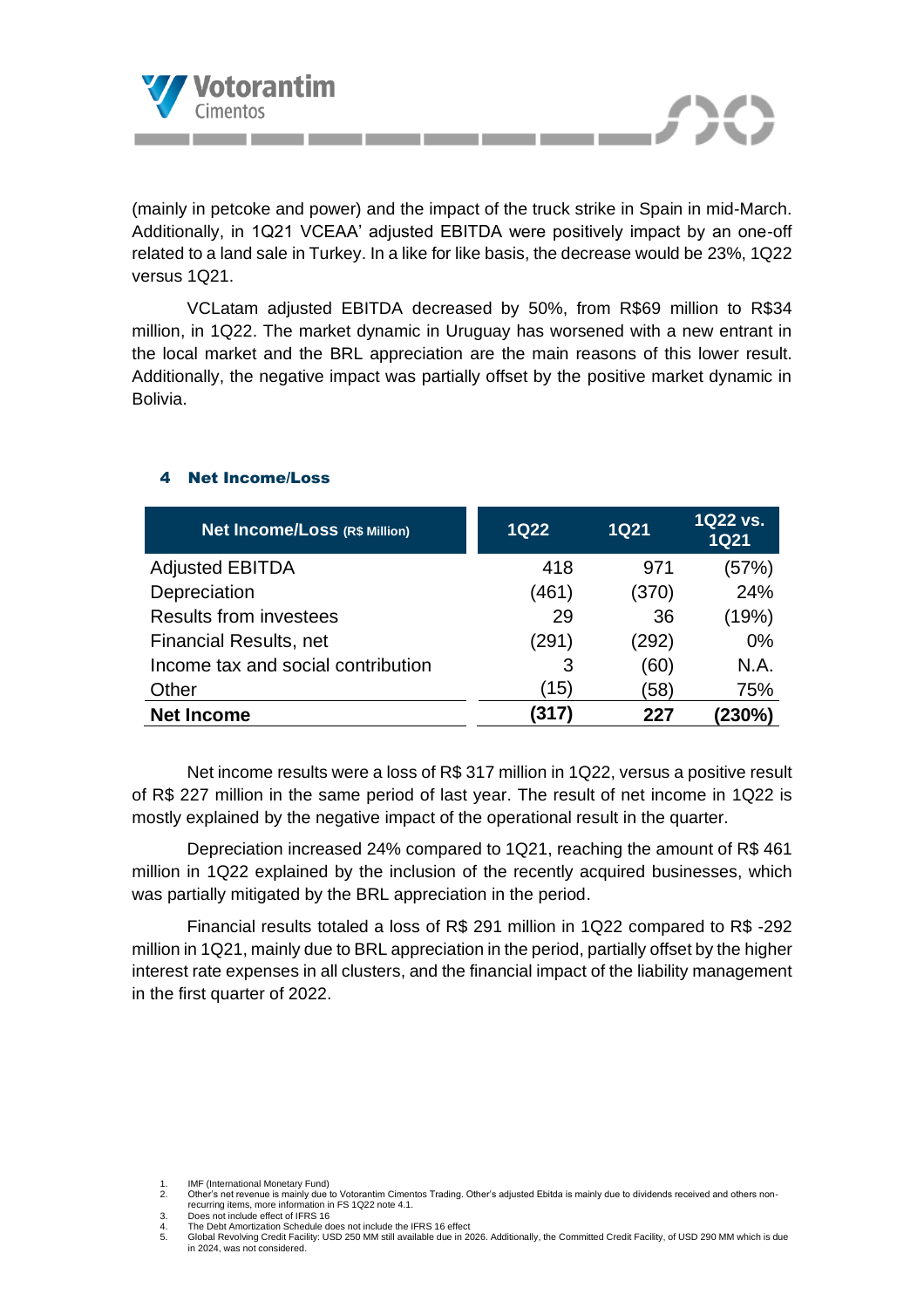

## 5 Liquidity and Indebtedness

At the end of first quarter of 2022, gross debt amounted to  $R$11.1 billion<sup>3</sup>, 11%$ lower when compared to 2021 year-end, mainly due to the appreciation of BRL in the period.



Votorantim Cimentos also has two revolving credit facilities. The first credit line in the amount of USD290 million supports the Company with short-term liquidity needs during seasonality period (Committed Credit Facility). At the end of the 1Q22, our Committed Credit Facility was withdrawn in USD 103 million, and the remaining amount provides additional liquidity to cash position. The second line is a strategic one and gives the company more liquidity security during stress scenarios; this revolving credit facility has the amount of USD 250 million with 5 years maturity ("Global Revolving Credit Facility").

At the end of March 2022, the Company maintained a strong liquidity with 40% of cash position in hard currency which mitigates risks of BRL depreciation and enables the Company to comply with its financial obligations for the next 5 years.

At the end of the first quarter 2022, the Company presented a net debt to adjusted EBITDA ratio of 1.84x, an increase of 0.29x comparing to 2021 year-end, complying with the Company's financial policy on a seasonal quarter with macroeconomic instability and cost pressure.

The chart below summarizes the debt amortization schedule<sup>3</sup> considering the subsequent events after March,31, 2022:

<sup>2.</sup> Other's net revenue is mainly due to Votorantim Cimentos Trading. Other's adjusted Ebitda is mainly due to dividends received and others nonrecurring items, more information in FS 1Q22 note 4.1. 3. Does not include effect of IFRS 16

<sup>4.</sup> Does not include effect of IFRS 16<br>4. The Debt Amortization Schedule does not include the IFRS 16 effect<br>5. Global Revolving Credit Facility: USD 250 MM still available due in 2 5. Global Revolving Credit Facility: USD 250 MM still available due in 2026. Additionally, the Committed Credit Facility, of USD 290 MM which is due in 2024, was not considered.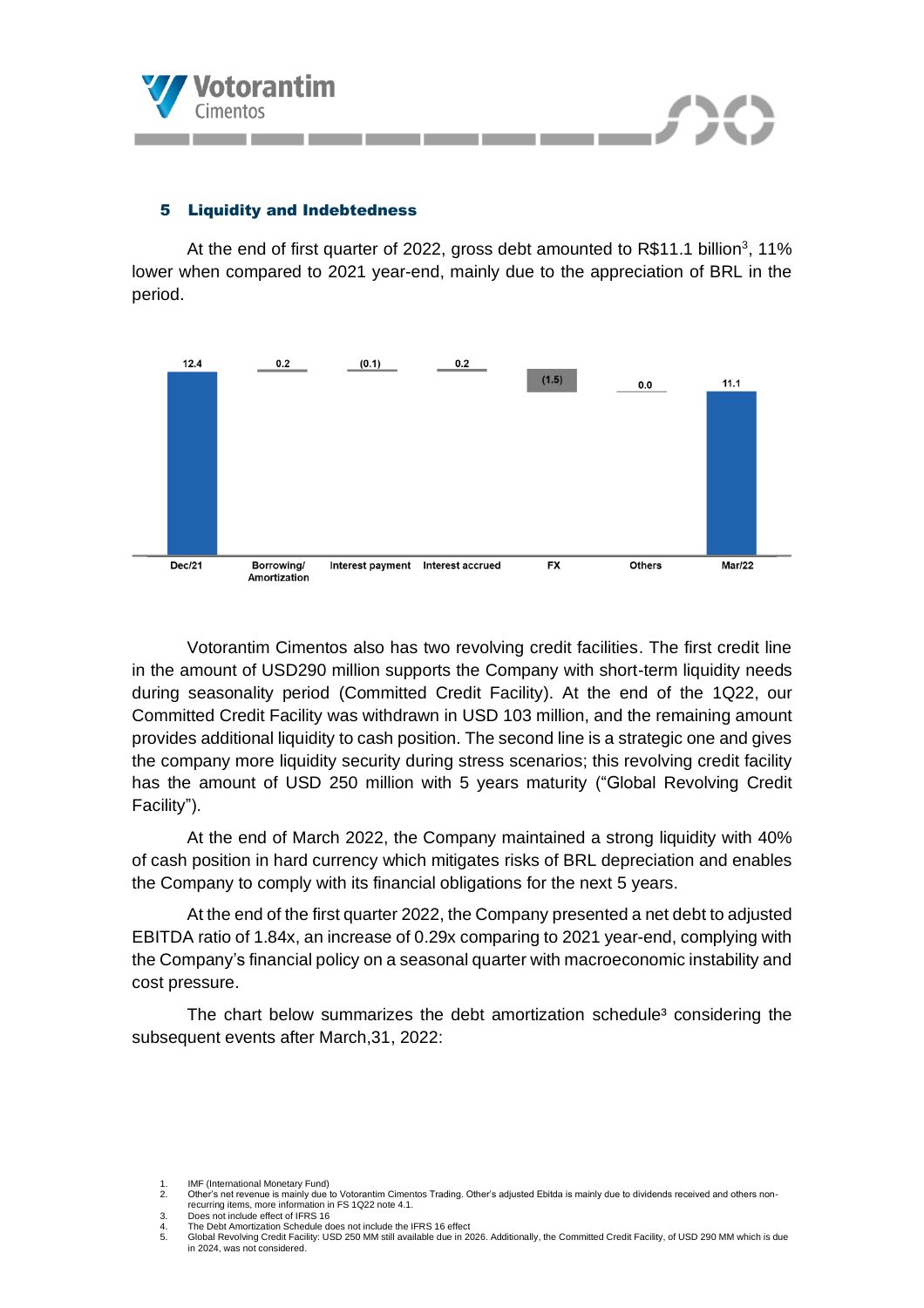



#### Investments & Divestments

During the first quarter of 2022, Votorantim Cimentos' CAPEX totaled R\$255 million, 27% higher when compared to the same period of last year. This is mainly explained by higher spending due to increased asset base, timing in sustaining expenditures, especially in VCNA and the global strategic modernization plan that includes the project in Uruguay which started at the beginning of 2021. This increase was partially offset by the BRL appreciation in the period.

Expansion projects amounted to 3% of total CAPEX with a final investment in Pecém (VCBR). Non-expansion projects amounted to 97% of total CAPEX.

<sup>2.</sup> Other's net revenue is mainly due to Votorantim Cimentos Trading. Other's adjusted Ebitda is mainly due to dividends received and others nonrecurring items, more information in FS 1Q22 note 4.1. 3. Does not include effect of IFRS 16

<sup>4.</sup> The Debt Amortization Schedule does not include the IFRS 16<br>4. The Debt Amortization Schedule does not include the IFRS 16 effect<br>5. Global Revolving Credit Facility: USD 250 MM still available due in 2

<sup>5.</sup> Global Revolving Credit Facility: USD 250 MM still available due in 2026. Additionally, the Committed Credit Facility, of USD 290 MM which is due in 2024, was not considered.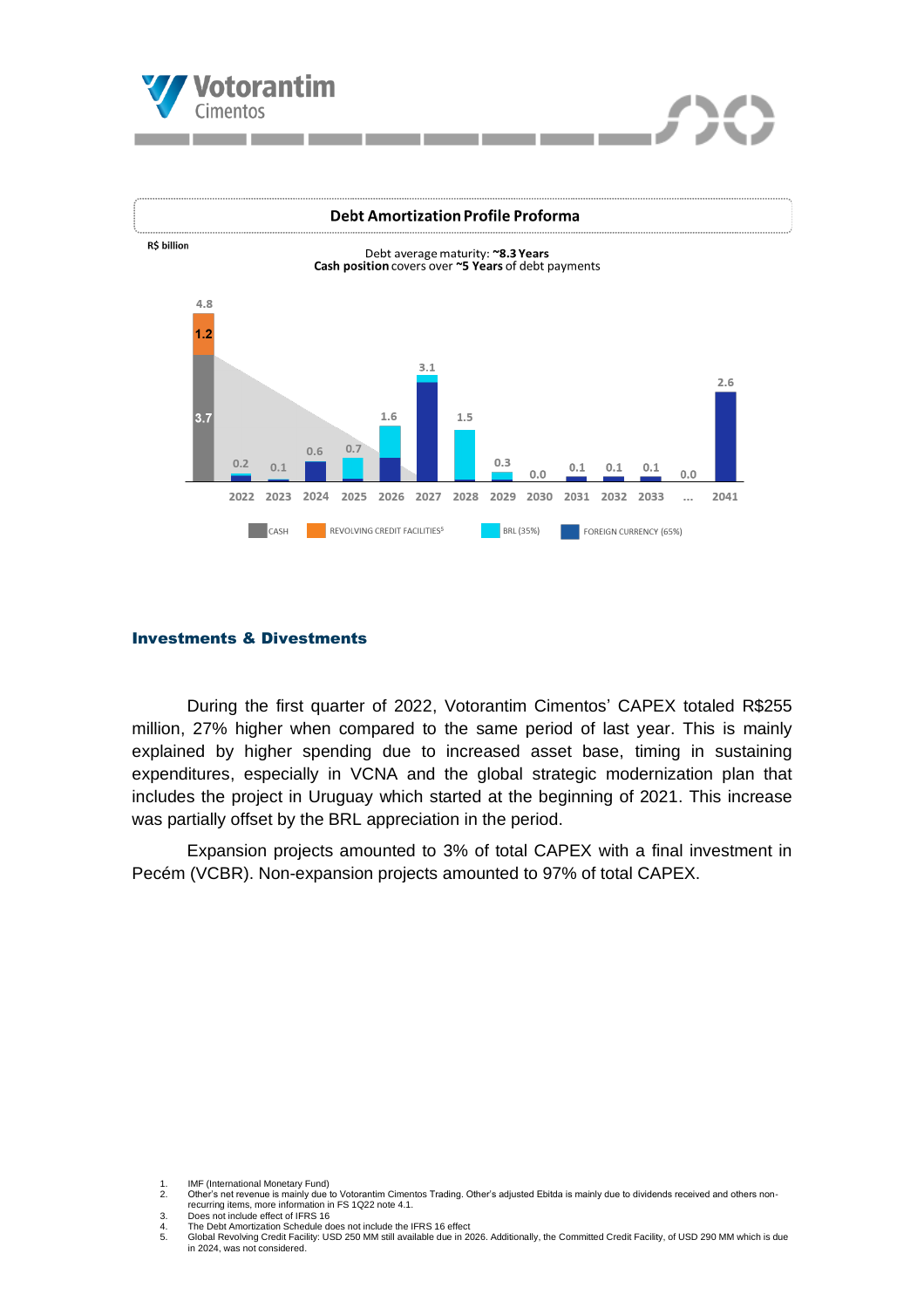

an an

## 6 Free Cash Flow

| <b>R\$ Million</b>                        | <b>1Q22</b> | 1Q <sub>21</sub> | 1Q22 vs.<br><b>1Q21</b> |
|-------------------------------------------|-------------|------------------|-------------------------|
| <b>Adjusted EBITDA</b>                    | 418         | 971              | (57%)                   |
| <b>Working Capital / Other</b>            | (931)       | (1, 136)         | 19%                     |
| <b>Taxes</b>                              | (58)        | (56)             | 4%                      |
| <b>CAPEX</b>                              | (255)       | (200)            | 27%                     |
| <b>CFfO</b>                               | (825)       | (421)            | 89%                     |
| Investment / Divestment                   | 55          | 116              | (53%)                   |
| <b>Financial Results</b>                  | (164)       | (139)            | 32%                     |
| Dividends to non-controlling Shareholders |             | (2)              | N.A.                    |
| Dividends to Shareholders                 | (534)       | (345)            | 55%                     |
| FX effect on cash                         | (377)       | 155              | N.A.                    |
| <b>FCF</b>                                | (1, 844)    | (635)            | 190%                    |

In 1Q22, Operating Cash Flow (CFfO) was negative in R\$ 825 million, R\$ 389 million worse than 1Q21. The negative variation is mainly explained by operating results and higher investments in Capex partially offset by lower working capital needs compared to 1Q21.

Financial results expenses increased in 1Q22 mainly due to the impact of higher interest rates over borrowings, as a result of the tighter monetary policy worldwide and LM decisions during the quarter.

The Company continued its dividends payments to the shareholders in 1Q22 in the amount of BRL 534 million, which impacted the FCL figure for this quarter.

The FX effect on cash negatively impacted the Free Cash Flow in 1Q22, mainly due to the appreciation of the BRL against USD in this quarter.

The Free Cash Flow (FCF) was negative in R\$ 1.8 billion, R\$ 1.2 billion lower than 1Q21, but expected due to the historic seasonality faced by our operation in the beginning of the year. The decrease versus 1Q21 is mainly explained by the worst operational results, higher amount of dividends paid to the shareholder and the FX that negatively impacted the free cash flow in the period.

- recurring items, more information in FS 1Q22 note 4.1. 3. Does not include effect of IFRS 16
- 4. Does not include effect of IFRS 16<br>4. The Debt Amortization Schedule does not include the IFRS 16 effect<br>5. Global Revolving Credit Facility: USD 250 MM still available due in 2

<sup>2.</sup> Other's net revenue is mainly due to Votorantim Cimentos Trading. Other's adjusted Ebitda is mainly due to dividends received and others non-

<sup>5.</sup> Global Revolving Credit Facility: USD 250 MM still available due in 2026. Additionally, the Committed Credit Facility, of USD 290 MM which is due in 2024, was not considered.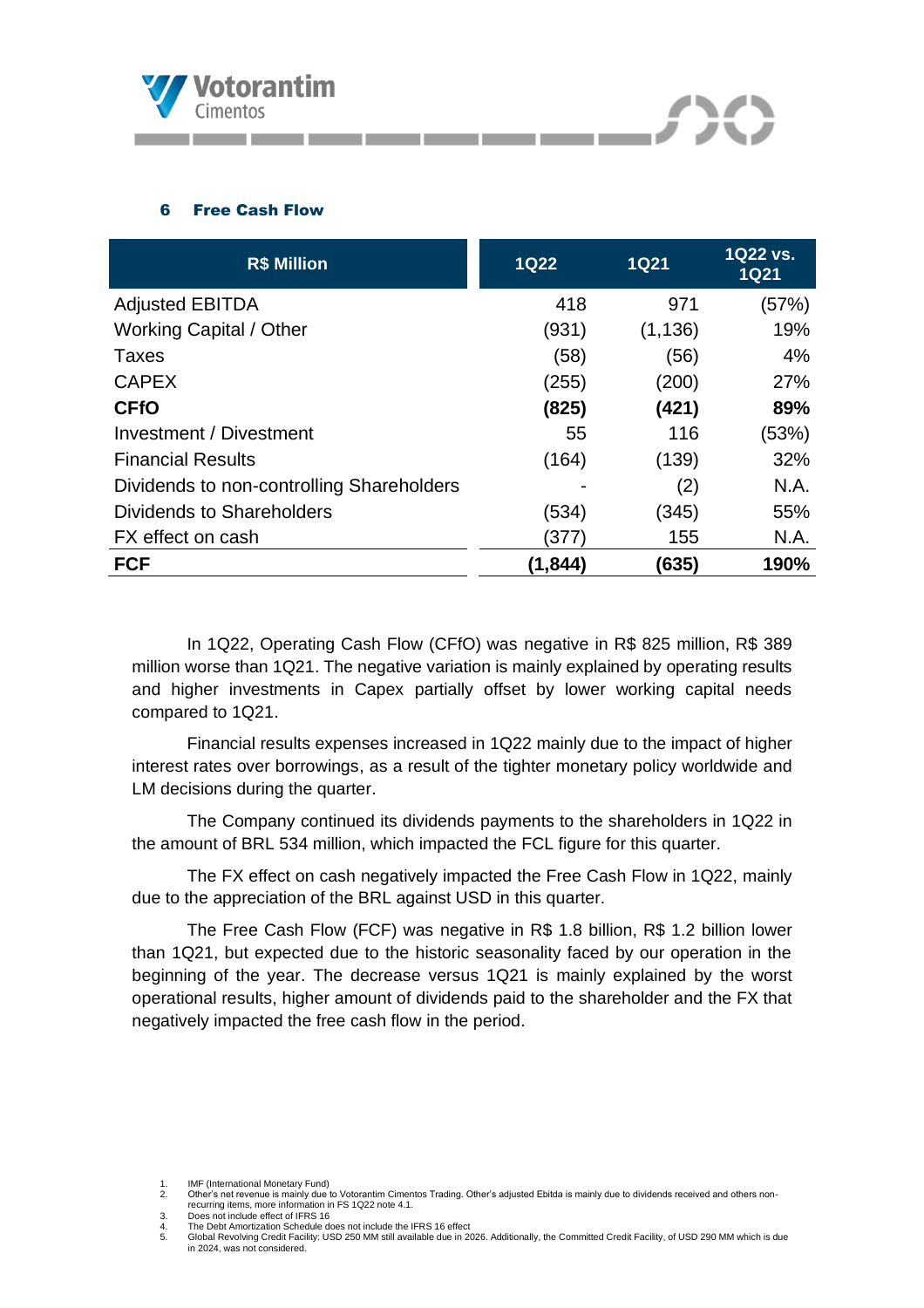

## 7 ESG

The Company continues to innovate in the strategy aligned with the ESG principles. In March of 2022, Votorantim Cimentos launched Motz, a transportation company. This logtech will operate in an independent way and aims to connect the shipping companies and the independent drivers through a digital platform. This innovation combines the solidity of Votorantim Cimentos, its capillarity and its distribution network with the startup spirit of a logtech, lean and agile.

On March, 2022, after fulfilling the conditions precedent set out in the share purchase and sale agreement signed on December 28, 2020 between VCSA and Auren (related parties), the Parent Company concluded the process of acquiring 49% of the total share capital and 98% of the company's voting capital of Ventos de Santo Ângelo Energias Renováveis S.A. ("Ventos de Santo Ângelo"), whose purpose is the equity interest in 3 special purpose companies ("SPEs") that hold the authorizations to operate wind farms for the generation of electricity ("Wind Farms").

With the conclusion of the operation, the Company reinforces its investments in the diversification of the renewable energy matrix. The Wind Farms are part of the Ventos do Piauí II complex, located in the State of Piauí, with 55.45 MW of installed capacity, with an expected start of energy supply in 2023, with the Parent Company having signed an energy supply agreement with the SPEs for a period of 10 years.

For more information, please refer the Note 13(a) in VCSA Financial Statement 1Q22.

### 8 Subsequent Events

## **Amendment to borrowing agreement in accordance with Law 4,131/1962 by VCSA and VCNNE**

On April 25, 2022, the Company renegotiated the contractual conditions of the borrowing under Law 4,131/1962, contracted in January 2020, in the amount of USD 100 million (R\$ 493,300 million). The Company extended the maturity from 2025 to 2028 and contracted a new swap (derivative financial instrument) at a cost of CDI + 1.4950%. The prior swap of 107.00% of the CDI was extinguished at the time of the renegotiation of the main borrowing agreement.

On April 25, 2022, the subsidiary VCNNE renegotiated the contractual conditions of the borrowing under Law 4,131/1962, contracted in September 2020, in the amount of USD 50 million (R\$ 246,650). The Company extended the maturity from 2025 to 2028 and contracted a new swap (derivative financial instrument) at a cost of CDI + 1.4950%.

<sup>1.</sup> **IMF (International Monetary Fund)**<br>2 Other's net revenue is mainly due

<sup>2.</sup> Other's net revenue is mainly due to Votorantim Cimentos Trading. Other's adjusted Ebitda is mainly due to dividends received and others nonrecurring items, more information in FS 1Q22 note 4.1. 3. Does not include effect of IFRS 16

<sup>4.</sup> The Debt Amortization Schedule does not include the IFRS 16 effect<br>5. Global Revolving Credit Facility: USD 250 MM still available due in 2 5. Global Revolving Credit Facility: USD 250 MM still available due in 2026. Additionally, the Committed Credit Facility, of USD 290 MM which is due in 2024, was not considered.